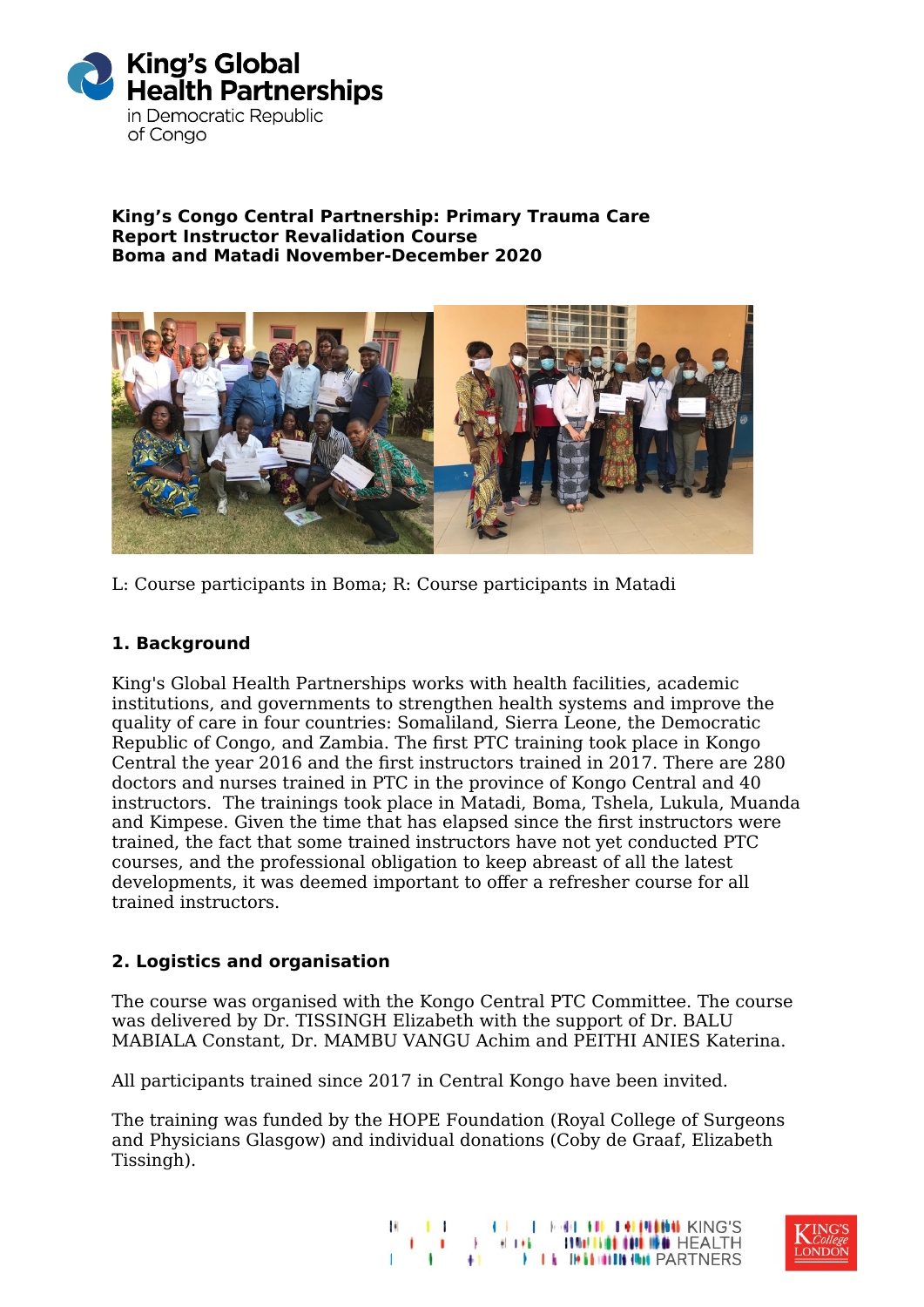#### **3. Programme**

Boma, 20th November 2020 For instructors from Boma, Muanda, Mayombe

Matadi, 10<sup>th</sup> December 2020 For instructors from Matadi and Kimpese

The day was a mix of theoretical instruction but the emphasis was on practical testing and observation. All participants were observed conducting a scenario and a teaching session. The MCQs were done verbally as group work. There was time for personal reflection and participants answered a series of questions. The answers to these questions were then presented and the responses were collected as feedback.

### **4. Feedback from participants**

- It is important to increase the presence of TPC in the province to improve the quality of care, to expand the geographical coverage, to motivate the instructors, even if the principle is to receive for free and give for free, he thinks that it is necessary to pay.

- Appreciates the fact that she can apply what she has learned in her job. But she thinks we need to revalidate the learning more and that it would also be helpful to do something to motivate them to continue this wonderful initiative

- They really enjoy the course, to add something to their medical practice and make progress. Practice is really important, training with just knowledge is not enough. They need to practice what they learn, so more opportunities to practice with cases.

- What she thinks of PTC is that this course has changed their practice, the way they work now is logical and not in a mess, now they work in a chronological order.

- You have to love PTC, improve your knowledge by constantly learning and keep practicing by going to trauma centers to practice with cases.

- We learn by reading, doing and teaching. We have to do it with TPC.

- We have the skills, but the equipment is often lacking.

- We have the knowledge, but we lack the equipment.

- We need to quantify the good work we do. We need to measure and correlate road fatality rates with PTC training rates.